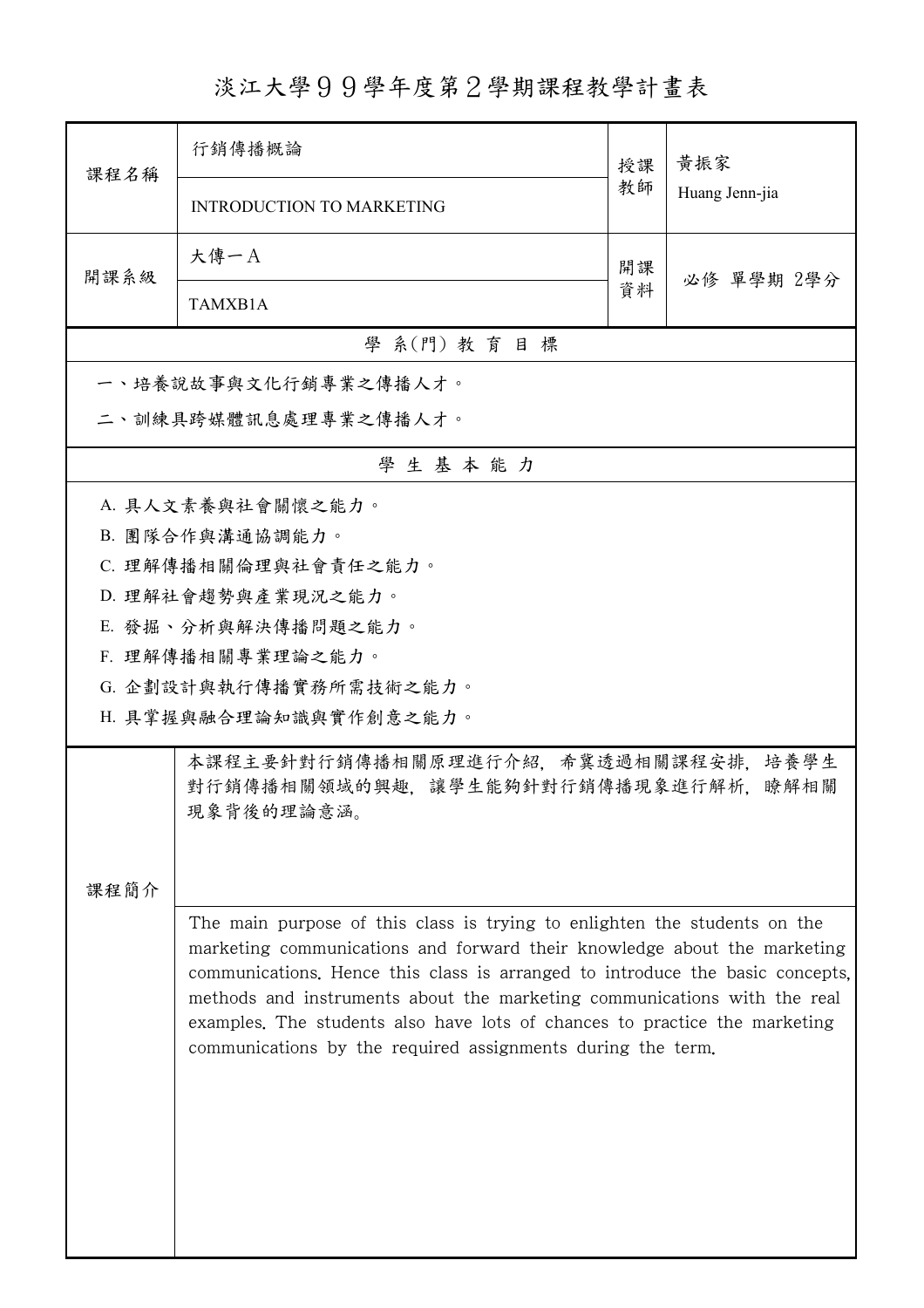本課程教學目標與目標層級、學生基本能力相關性

一、目標層級(選填): (一)「認知」(Cognitive 簡稱C)領域:C1 記憶、C2 瞭解、C3 應用、C4 分析、 C5 評鑑、C6 創造 (二)「技能」(Psychomotor 簡稱P)領域:P1 模仿、P2 機械反應、P3 獨立操作、 P4 聯結操作、P5 自動化、P6 創作 (三)「情意」(Affective 簡稱A)領域:A1 接受、A2 反應、A3 重視、A4 組織、 A5 內化、A6 實踐

二、教學目標與「目標層級」、「學生基本能力」之相關性:

 (一)請先將課程教學目標分別對應前述之「認知」、「技能」與「情意」的各目標層級, 惟單項教學目標僅能對應C、P、A其中一項。

 (二)若對應「目標層級」有1~6之多項時,僅填列最高層級即可(例如:認知「目標層級」 對應為C3、C5、C6項時,只需填列C6即可,技能與情意目標層級亦同)。

 (三)再依據所訂各項教學目標分別對應該系「學生基本能力」。單項教學目標若對應「學 生基本能力」有多項時,則可填列多項「學生基本能力」(例如:「學生基本能力」可 對應A、AD、BEF時,則均填列)。

| 序            |                                                                                                         |          |                                                                                                                                                                                                                                                                                                                                                                                                                                                                                                  | 相關性                   |              |  |  |
|--------------|---------------------------------------------------------------------------------------------------------|----------|--------------------------------------------------------------------------------------------------------------------------------------------------------------------------------------------------------------------------------------------------------------------------------------------------------------------------------------------------------------------------------------------------------------------------------------------------------------------------------------------------|-----------------------|--------------|--|--|
| 號            |                                                                                                         | 教學目標(中文) | 教學目標(英文)                                                                                                                                                                                                                                                                                                                                                                                                                                                                                         | 目標層級                  | 學生基本能力       |  |  |
| $\mathbf{1}$ | 本課程主要針對行銷傳播相關原理<br>進行介紹, 希冀透過相關課程安<br>排, 培養學生對行銷傳播相關領域<br>的興趣,讓學生能夠針對行銷傳播<br>現象進行解析, 瞭解相關現象背後<br>的理論意涵。 |          | The main purpose of this<br>class is trying to enlighten<br>the students on the<br>marketing communications<br>and forward their knowledge<br>about the marketing<br>communications. Hence this<br>class is arranged to introduce<br>the basic concepts, methods<br>and instruments about the<br>marketing communications<br>with the real examples. The<br>students also have lots of<br>chances to practice the<br>marketing communications by<br>the required assignments<br>during the term. | C <sub>3</sub>        | <b>ABDFH</b> |  |  |
|              | 教學目標之教學策略與評量方法                                                                                          |          |                                                                                                                                                                                                                                                                                                                                                                                                                                                                                                  |                       |              |  |  |
| 序<br>號       | 教學目標                                                                                                    |          | 教學策略                                                                                                                                                                                                                                                                                                                                                                                                                                                                                             | 評量方法                  |              |  |  |
| $\mathbf{1}$ | 本課程主要針對行銷傳播相關原理<br>進行介紹, 希冀透過相關課程安<br>排, 培養學生對行銷傳播相關領域<br>的興趣, 讓學生能夠針對行銷傳播<br>現象進行解析、瞭解相關現象背後<br>的理論意涵。 |          | 課堂講授、分組討論、參觀實<br>習、個案模擬                                                                                                                                                                                                                                                                                                                                                                                                                                                                          | 出席率、報告、討<br>論、期中考、期末考 |              |  |  |
|              | 授課進度表                                                                                                   |          |                                                                                                                                                                                                                                                                                                                                                                                                                                                                                                  |                       |              |  |  |
| 週<br>次       | 日期起訖                                                                                                    |          | 內 容 (Subject/Topics)                                                                                                                                                                                                                                                                                                                                                                                                                                                                             |                       | 備註           |  |  |
| 1            | $100/02/14$ ~<br>課程導論<br>100/02/20                                                                      |          |                                                                                                                                                                                                                                                                                                                                                                                                                                                                                                  |                       |              |  |  |
|              | $100/02/21$ ~<br>行銷傳播組合工具 (一) 廣告<br>100/02/27                                                           |          |                                                                                                                                                                                                                                                                                                                                                                                                                                                                                                  |                       |              |  |  |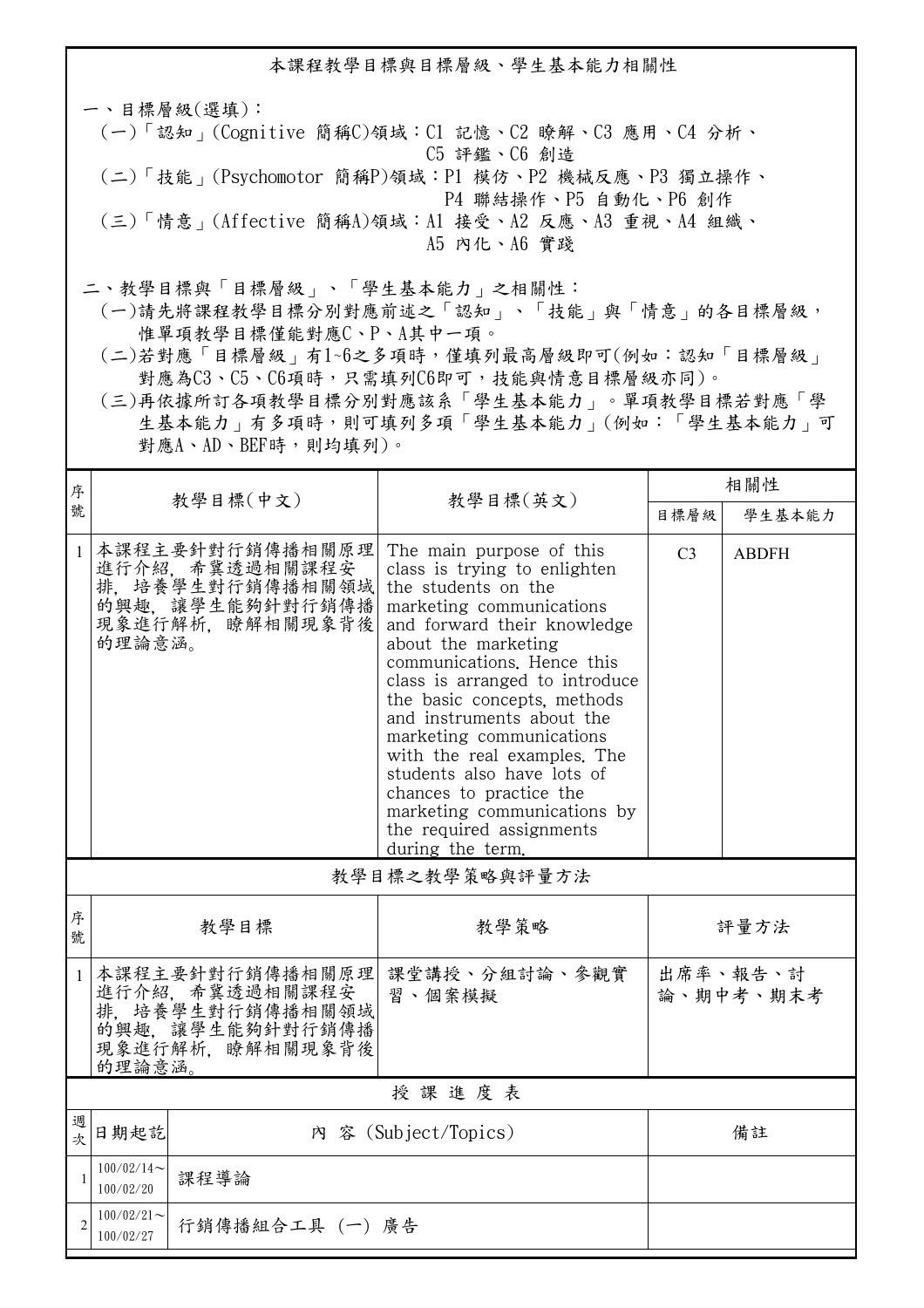| 3              | $100/02/28$ ~<br>100/03/06 | 和平紀念日                           | 放假一天 |  |
|----------------|----------------------------|---------------------------------|------|--|
| $\overline{4}$ | $100/03/07$ ~<br>100/03/13 | 行銷傳播組合工具 (二) 公共關係               |      |  |
| 5              | $100/03/14$ ~<br>100/03/20 | 行銷傳播組合工具 (三) 促銷                 |      |  |
| 6              | $100/03/21$ ~<br>100/03/27 | 行銷傳播組合工具 (四) 直效行銷               |      |  |
| $\tau$         | $100/03/28$ ~<br>100/04/03 | 新興行銷傳播工具                        |      |  |
| 8              | $100/04/04$ ~<br>100/04/10 | 兒童節                             | 放假一天 |  |
| 9              | $100/04/11$ ~<br>100/04/17 | 生活者:消費者與閱聽眾                     |      |  |
| 10             | $100/04/18$ ~<br>100/04/24 | 期中考試週                           |      |  |
| 11             | $100/04/25$ ~<br>100/05/01 | 產品與品牌                           |      |  |
| 12             | $100/05/02$ ~<br>100/05/08 | 整合行銷傳播                          |      |  |
| 13             | $100/05/09$ ~<br>100/05/15 | 行銷傳播企畫                          |      |  |
| 14             | $100/05/16$ ~<br>100/05/22 | 行銷傳播產業與組織                       |      |  |
| 15             | $100/05/23$ ~<br>100/05/29 | 行銷傳播環境與趨勢                       |      |  |
| 16             | $100/05/30$ ~<br>100/06/05 | 行銷傳播觀念                          |      |  |
| 17             | $100/06/06$ ~<br>100/06/12 | 端午節                             | 放假一天 |  |
| 18             | $100/06/13$ ~<br>100/06/19 | 期末考試週                           |      |  |
| 修課應<br>注意事項    |                            |                                 |      |  |
|                | 教學設備                       | 電腦、投影機                          |      |  |
| 教材課本           |                            | 劉美琪著 (2004) :《行銷傳播概論》, 台北:雙葉書廊。 |      |  |
|                |                            |                                 |      |  |
|                |                            |                                 |      |  |
|                |                            |                                 |      |  |
|                |                            |                                 |      |  |
|                |                            |                                 |      |  |